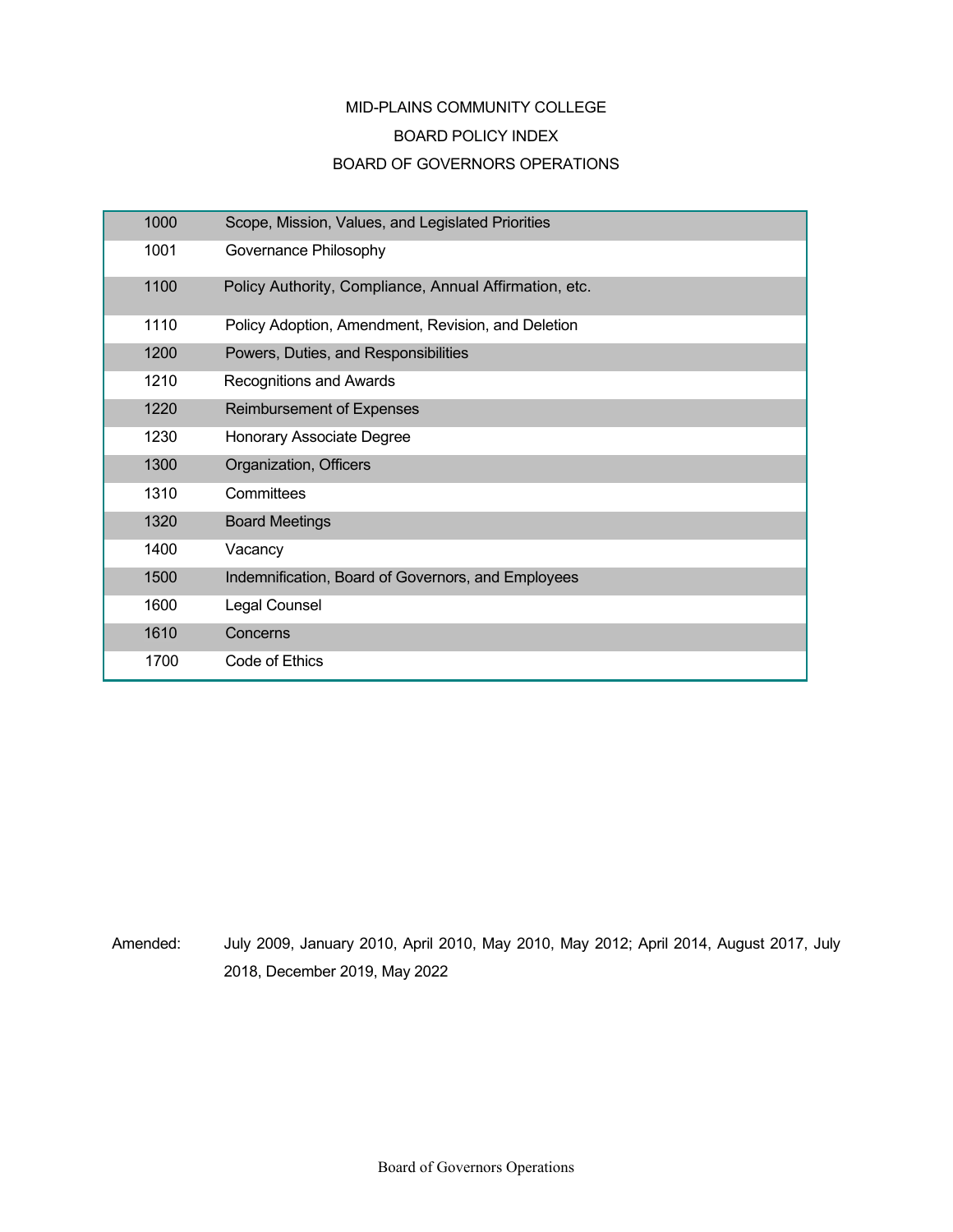## BOARD OF GOVERNORS OPERATIONS Scope, Mission, Values, Legislated Priorities

### **Scope:**

MPCC is a comprehensive, student-centered, open access institution, primarily devoted to providing quality instruction, public service, and student services intended to promote the success of a diverse student population, particularly those who have been traditionally underserved in other educational settings. MPCC consists of the McCook Community College in McCook, Nebraska, North Platte Community College in North Platte, Nebraska, and campuses located in Broken Bow, Ogallala, Valentine, and Imperial, Nebraska.

**Mission:** Transforming lives through exceptional learning opportunities for individual student success.

**Values:** The College believes that certain values should guide each decision made in the operation of the College. Mid-Plains Community College values excellence in education through:

- **Integrity**
- Programs that enhance the quality of life for people and our region
- Accessibility and affordability
- Respect for our college, communities, and the people we serve
- Open and honest communication
- Safe, quality, and engaging environments
- Continuous collaboration among all campuses

#### **Legislated Priorities:**

MPCC seeks the following instructional and service priorities:

- 1. Applied technology and occupational education and, when necessary, foundations education
- 2. Transfer education, including general academic transfer programs, or applied technology and occupational programs which may be applicable to the first two years of a bachelor's degree program, and, when necessary, foundations education
- 3. Public service, particularly adult continuing education for occupations and professions, economic and community development focused on customized occupational assessment and job training programs for businesses and communities, and avocational and personal development courses
- 4. Applied research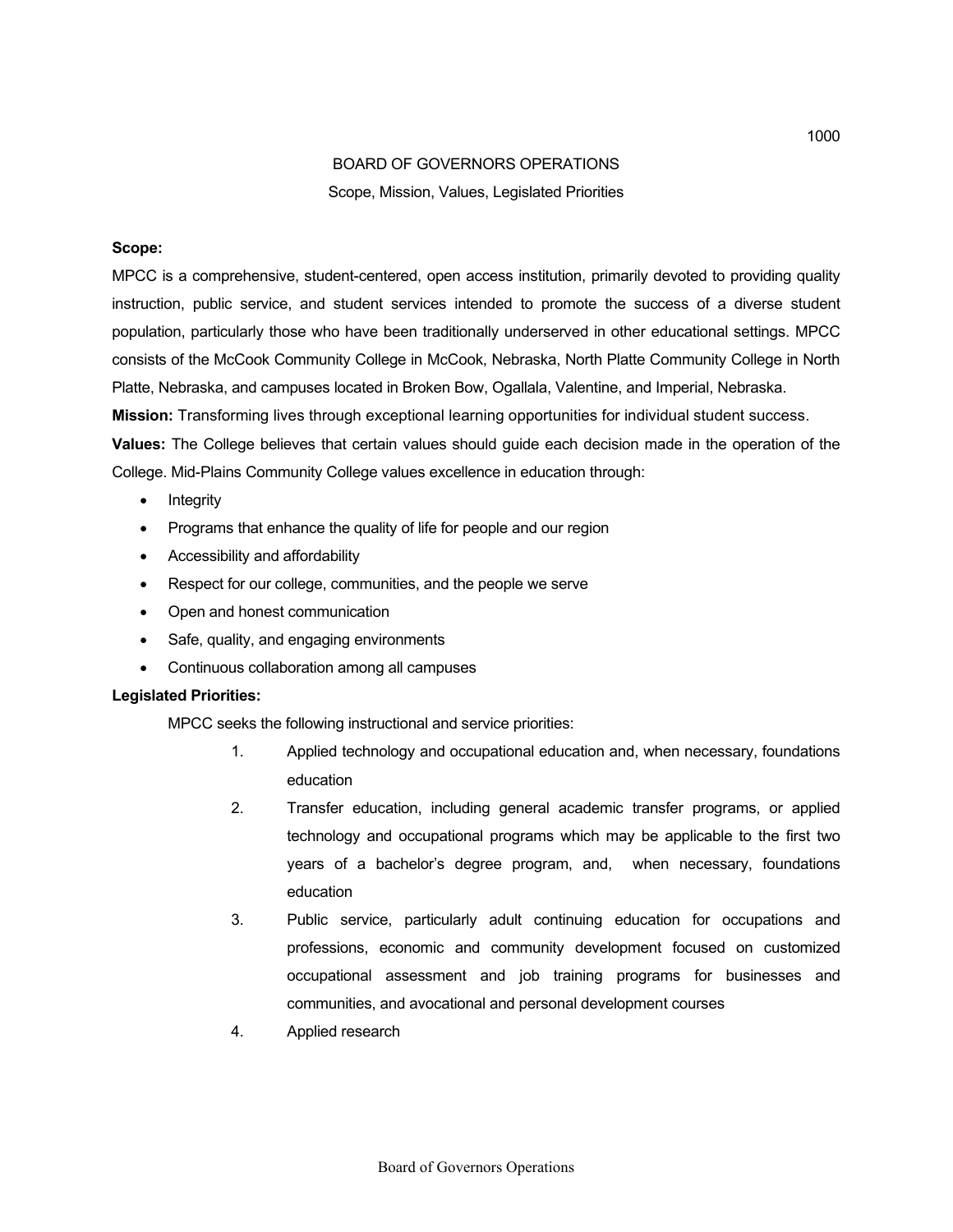Adopted: August 1996

Amended: August 2002, November 2002, January 2008, August 2008, May 2012, August 2017, May 2022

Legal Reference: Nebraska Revised Statutes 85-959 through 85-966.01 (See Appendix)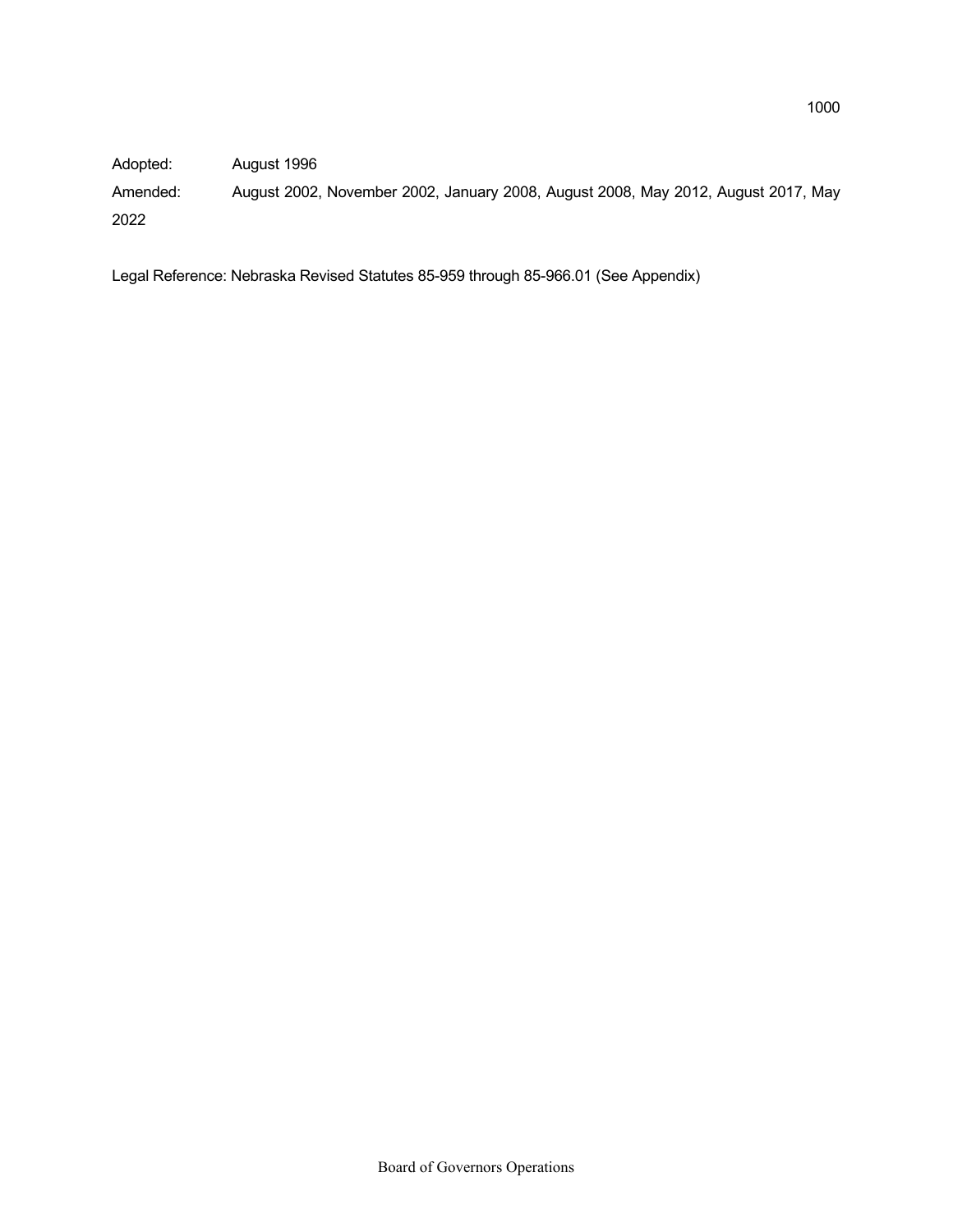## BOARD OF GOVERNORS OPERATIONS Governance Philosophy

The Mid-Plains Community College (MPCC) Board of Governors leads the College through policy creation and initiation and through articulation and evaluation of the College Scope, Mission, Values and Legislated Priorities.

Governing through policy creation and initiation requires an outward vision and strategic leadership rather than an internal preoccupation. Thus, it is imperative that the Board be informed on relevant issues affecting the governance of the College and its outreach to those utilizing the College for educational advancement and training.

The Board of Governors shall govern in a style and philosophy that encourages diversity in viewpoints, strategic leadership more than administrative detail, the clear distinction of the Board of Governors and staff roles, and collective rather than individualistic decision making. While embracing a governance style that places day-to-day authority and responsibility for College operations in the hands of the professional staff, the Board of Governors shall discreetly reserve its overall authority and duty to oversee the College in the best interests of the students and residents of the eighteen-county area it serves.

Amended: December 2004, May 2012, August 2017 Legal Reference: Nebraska Revised Statutes 85-1511 (See Appendix)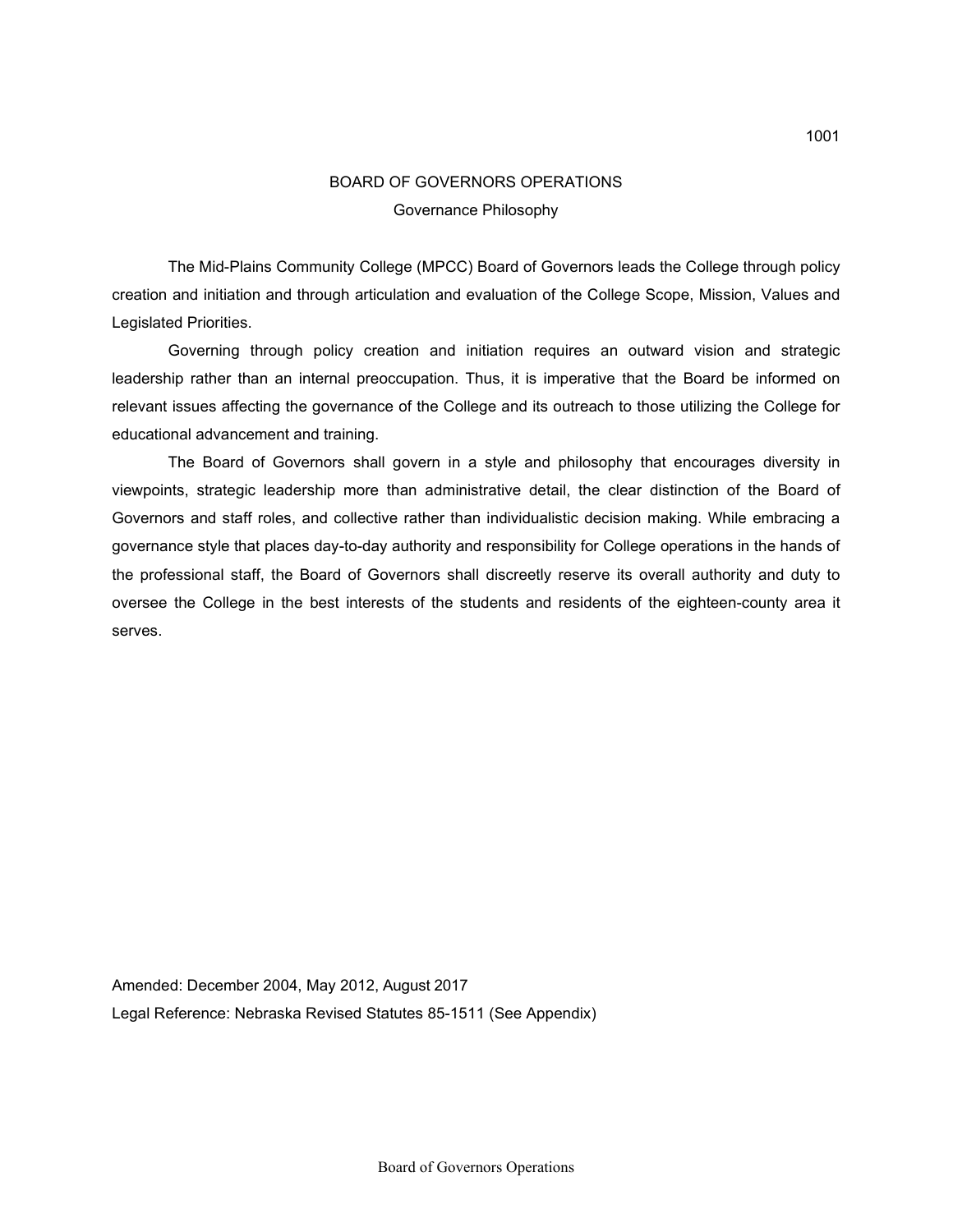#### Policy Authority, Compliance, Annual Affirmation, Etc.

The policies contained in the Mid-Plains Community College (MPCC) Board Policy Manual are those legally adopted by the College's Board of Governors for the operation and administration of the College. The authority of the Board of Governors to adopt policies is set forth in Nebraska State Statute 85-1511, Board: Powers and Duties; Enumerated.

The internal operations of MPCC shall be conducted in compliance with the provisions of this Policy Manual. A Board Policy Manual shall be maintained on the College's web site. The President's office shall maintain the current Board Policy Manual. The President shall be responsible for the Board Policy Manual and for updating policies as changes occur.

Board policies may be implemented by way of administrative procedures established by the President. Administrative procedures shall assure consistent and accurate implementation of Board policy. Procedures shall become effective on the date they are approved by the President.

The Board of Governors shall annually affirm its policies by formal action. Policies shall be reviewed and, if appropriate, revised at least every four (4) years beginning in 2017, and more frequently if needed to ensure currency and accuracy.

Amended: March 2001, September 2004, May 2012, August 2017, December 2019 Legal Reference: Nebraska Revised Statues 85-1511; (See Appendix)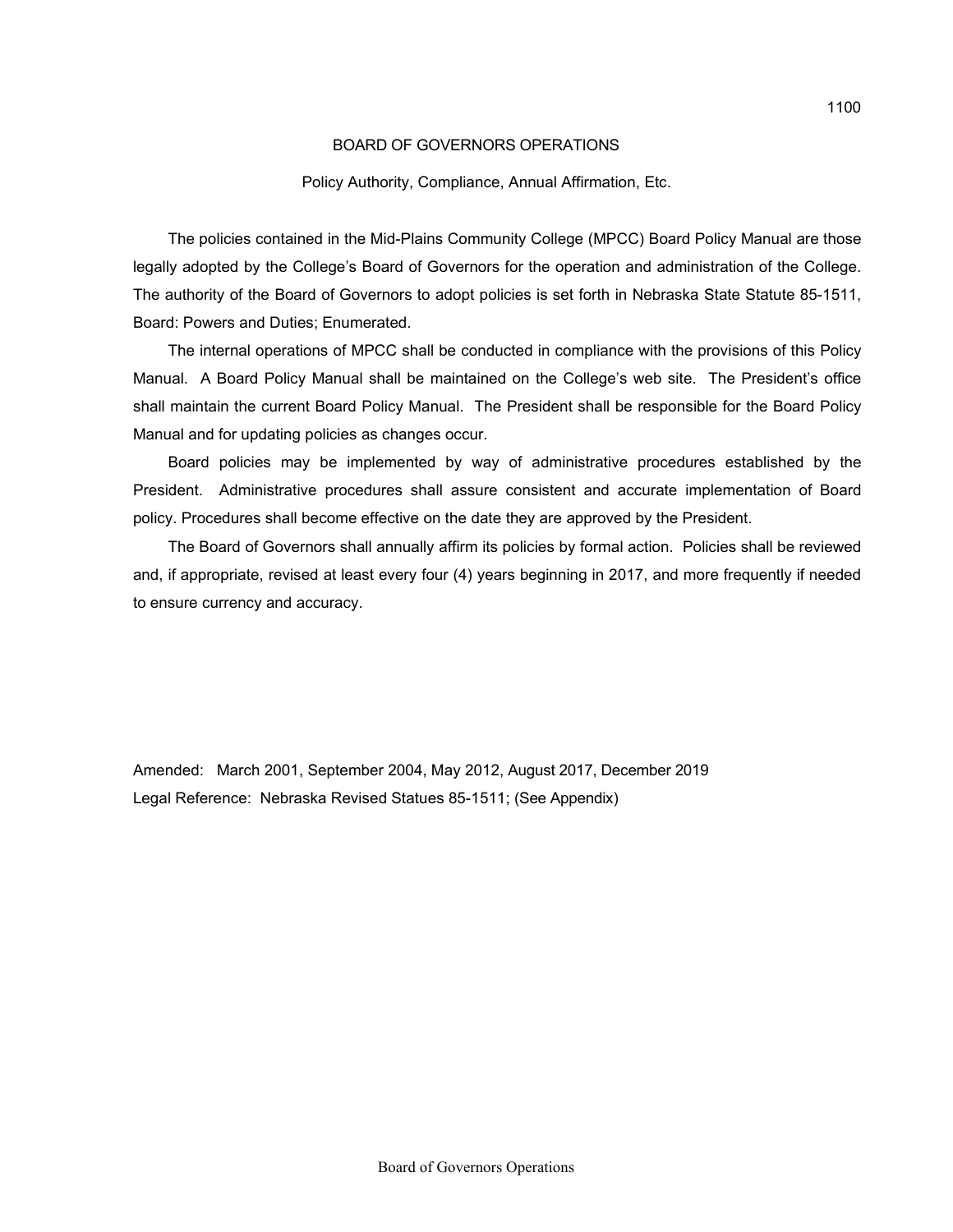#### Policy Adoption, Amendment, Revision, and Deletion

Any Board of Governors' action on policy matters, including adoption of new policies, revision or amendment of existing policies, or the deletion of policies shall be instituted through the following procedures:

- 1. The proposed policy action may be initiated by any Board of Governors member or the MPCC President.
- 2. Prior to being placed on the Board of Governors meeting agenda, the proposed policy shall be reviewed by the President, and, if appropriate, by MPCC's legal counsel.
- 3. The proposed policy changes or new policies shall be placed on the Board's work session agenda for discussion at one or more Board meetings prior to the meeting at which adoption is voted on by the Board of Governors. Such procedure shall be considered as the first reading of the policy proposal.
- 4. At the subsequent meeting following the first reading of the policy proposal, the policy proposal shall be placed on the agenda for disposition, by vote, by the Board of Governors. Adoption of the proposal shall require a simple majority of the Board of Governors members present at the meeting. Such approved policy proposal shall become effective immediately upon its adoption by the Board of Governors unless the Board directs otherwise.
- 5. In an emergency, a suspension of the rules may be made upon an affirmative vote of eight (8) members of the Board of Governors. Such a suspension of the rules shall permit a vote on the proposed policy change at the same meeting in which the policy is introduced.

Adopted: March 2001 Amended: August 2002; April 2010, March 2012 Legal Reference: Nebraska Revised Statute 85-1511 (See Appendix)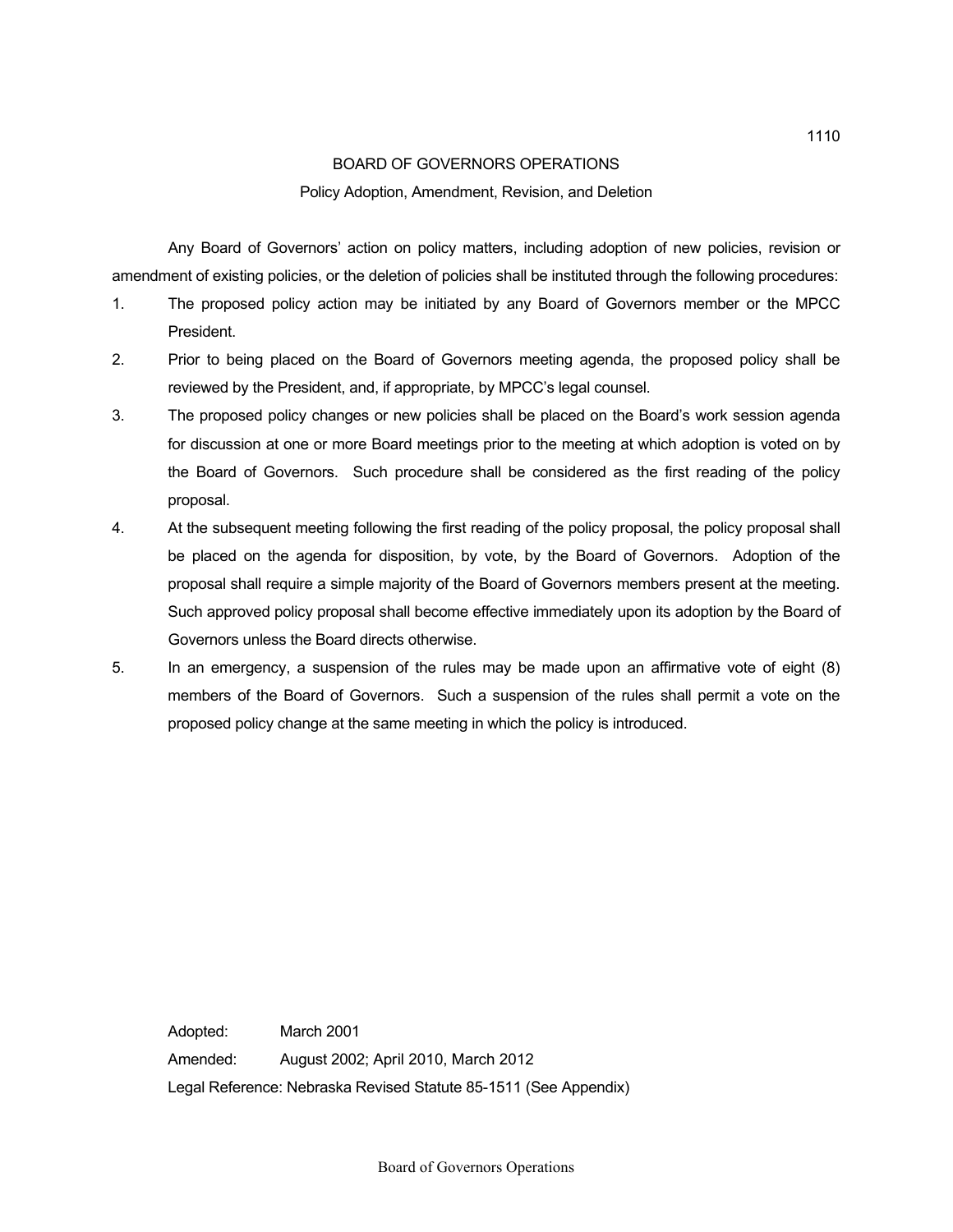#### Powers, Duties, and Responsibilities

The powers of the Board of Governors shall include those specifically outlined in the Community College Law found in Nebraska Amended Statutes and generally include the normal powers granted to the governing body of such institutions, as set forth in Nebraska Revised State Statute Section 85-1511 (See Appendix).

Amended: August 2002; April 2010 Legal Reference: Nebraska Revised Statutes 85-1511 (See Appendix)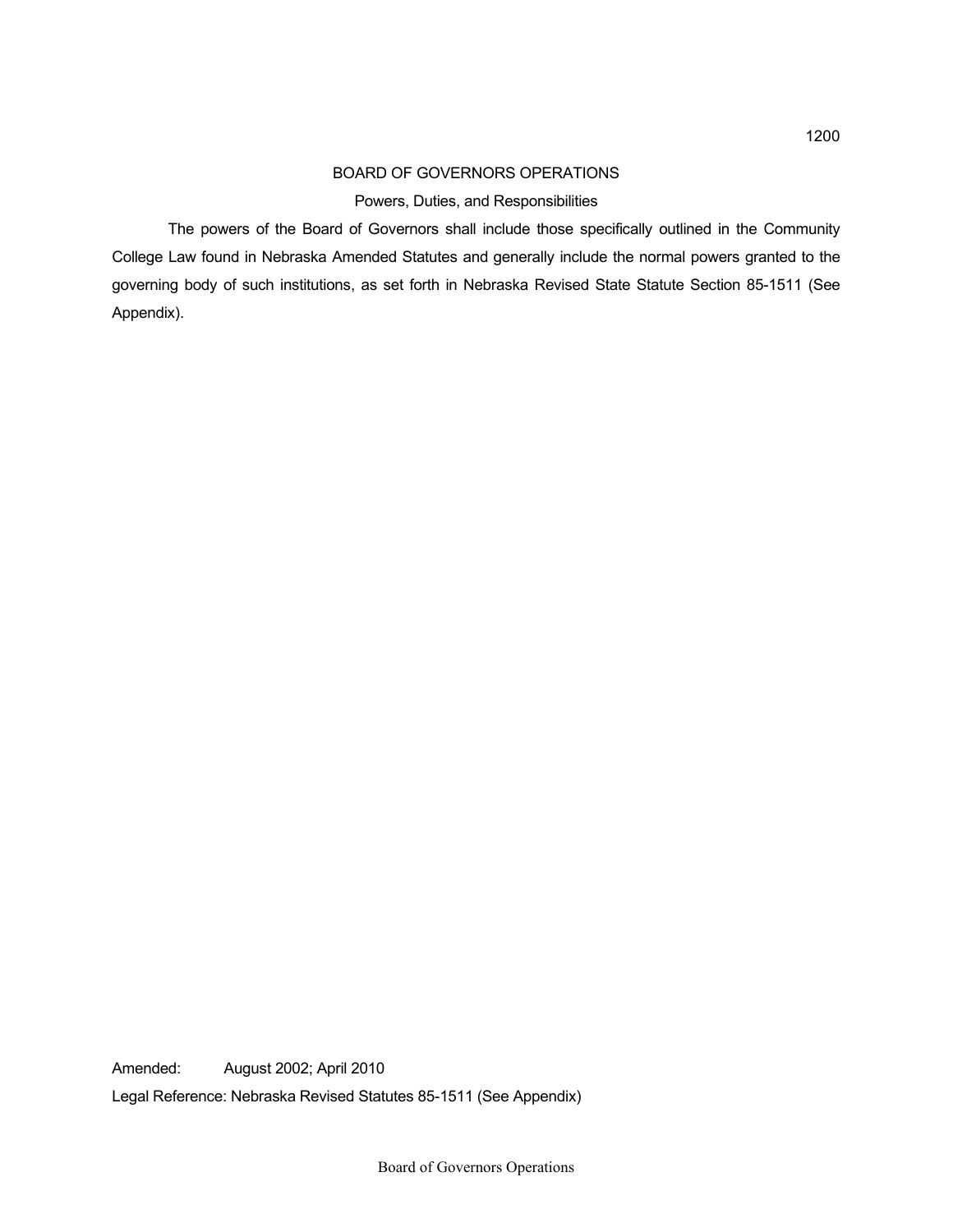## BOARD OF GOVERNORS OPERATIONS Recognitions and Awards

It shall be the policy of the Board of Governors to, from time to time, make provisions for meals and refreshments and the granting of plaques and other modest awards to individuals whose contributions assist Board of Governors members, employees, advisory committees, and others engaged in the business of accomplishing the scope, mission, values, and legislated priorities of Mid-Plains Community College (MPCC).

 The Board of Governors delegates to the President, as provided by Nebraska Statute 85- 1511(12), the authority to establish, on behalf of the Board of Governors, a uniform standard which sets a dollar limitation on the value of any plaque, certificate of achievement, or item of value to be awarded under this policy. The expenditures of MPCC funds shall be executed in compliance with requirements as stipulated in Nebraska Statutes 13-2203 and 13-2204.

The Board of Governors believes that relationships with staff and the understanding and collegiality among staff, administration and Board of Governors members are facilitated and rendered more efficient due to the provisions of this policy.

Adopted: August 2002

Amended: April 2004; December 2008; March 2012, August 2017, July 2018

Legal References: Nebraska Revised Statutes 13-2203, 13-2204, 85-1511 (12) (See Appendix)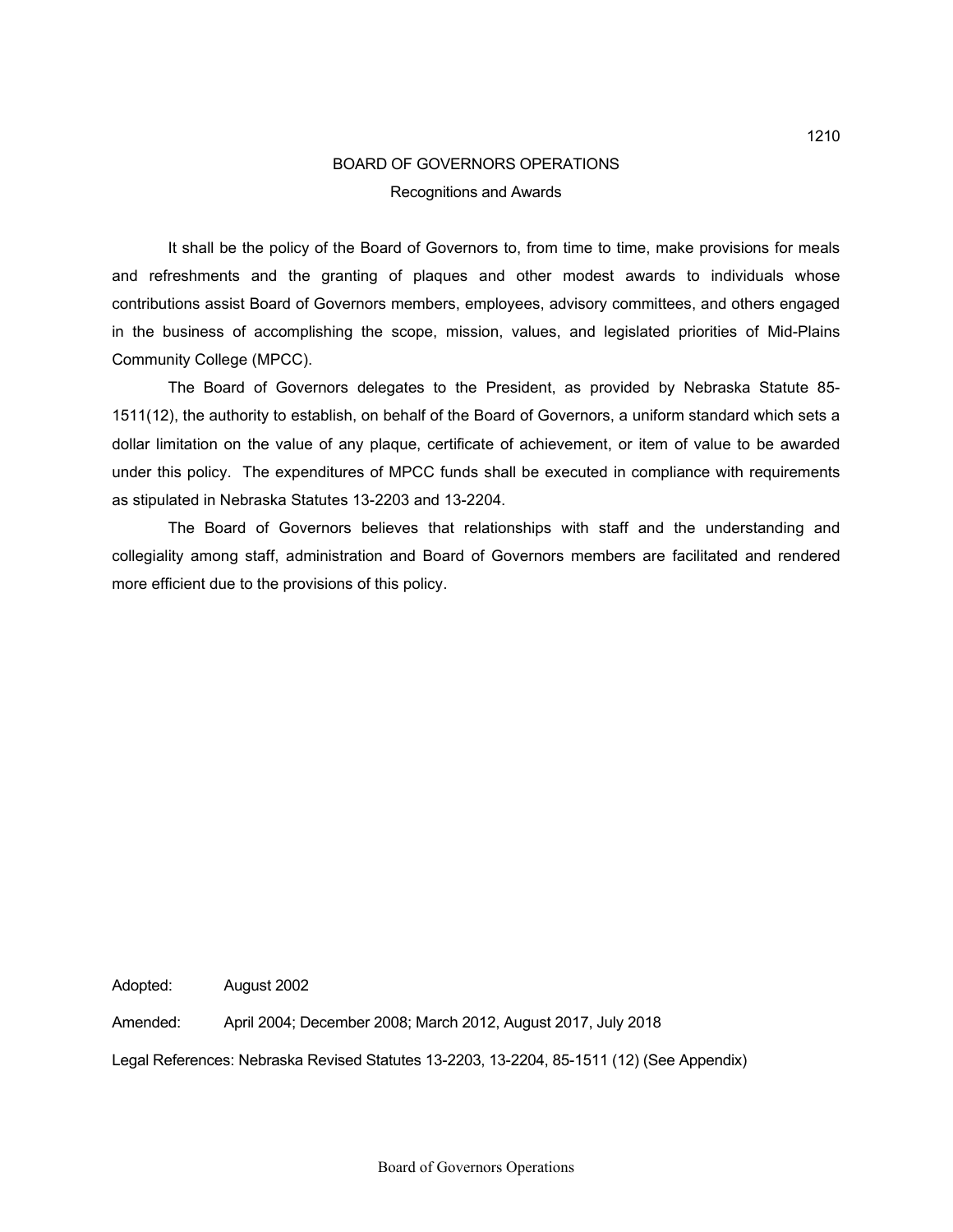### BOARD OF GOVERNORS OPERATIONS Reimbursement of Expenses

Members of the Board of Governors shall receive no remuneration for the performance of their Board of Governors duties, but may, in compliance with Nebraska Law, be reimbursed for their actual and necessary expenses while carrying out their duties.

Members of the Board of Governors shall be reimbursed for mileage expenses at the current rate established by the Nebraska Department of Administrative Services pursuant to section 81-1178 for mileage allowance, or for actual authorized travel expenses as allowed under Nebraska law. In addition, Board of Governors members may be provided with or reimbursed for non-alcoholic beverages, meals, lodging, or registration fees authorized by the Board of Governors and allowed under Nebraska law.

For out-of-state trips, when commercial air service could have been used advantageously, mileage shall be reimbursed at the cost of an air coach ticket instead of actual mileage, or at the prescribed mileage rate, whichever is less. In such cases, meals and/or lodging expenses incurred while traveling on out-of-state trips shall not be reimbursable.

Amended: August 2002; March 2012

Legal Reference: Nebraska Revised Statue 81-1178, 85-1509 (See Appendix)

1220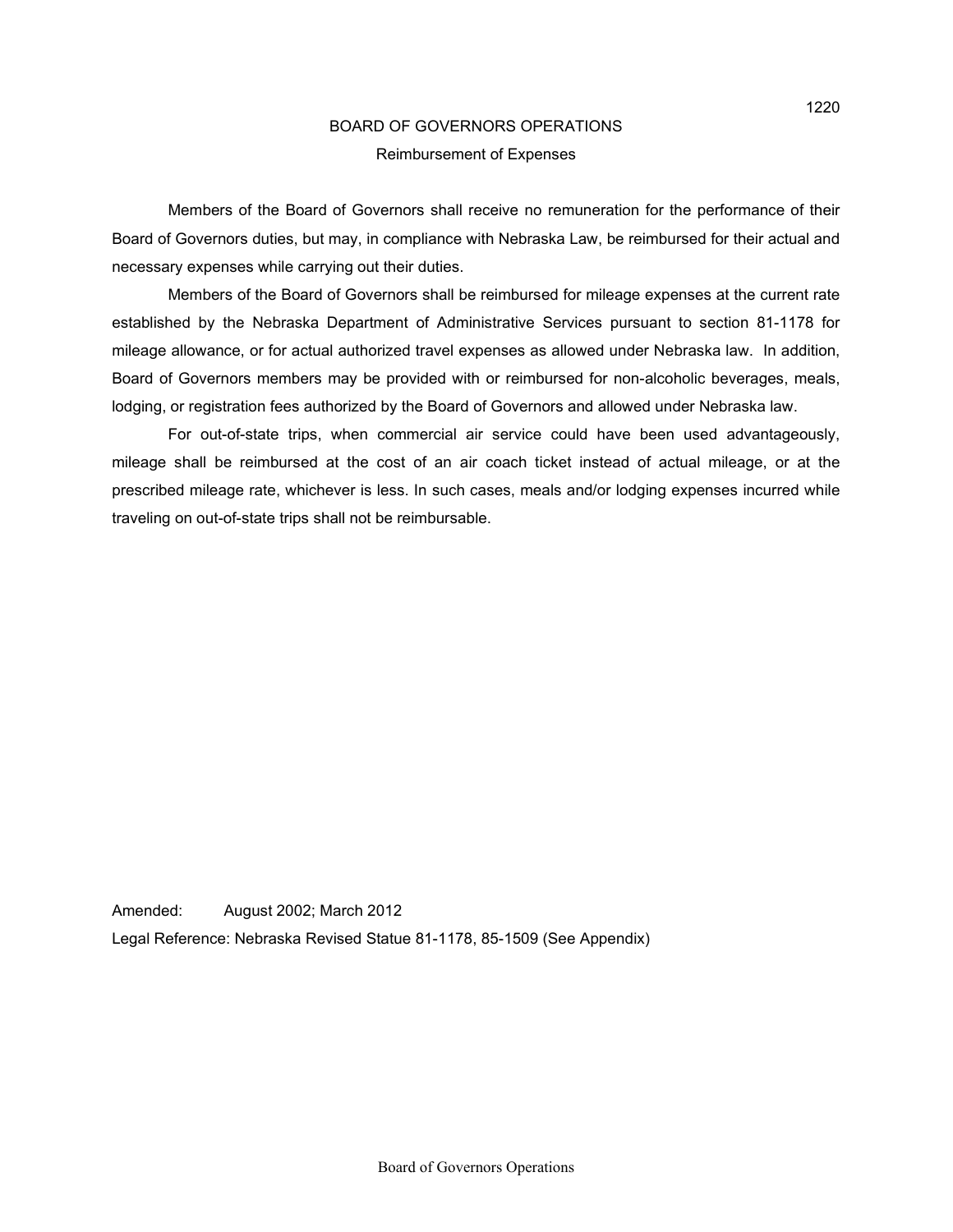# BOARD OF GOVERNORS OPERATIONS Honorary Associate Degrees

 The Board of Governors may award Honorary Associate Degrees to recognize individuals who have provided exemplary service and support to Mid-Plains Community College (MPCC) or the community college system, or whose extraordinary achievements distinguish them above others for service to the community and/or exceptional accomplishment in life or career endeavors. The honorary associate degree does not confer any academic rights, responsibilities or privileges.

Adopted: January 2010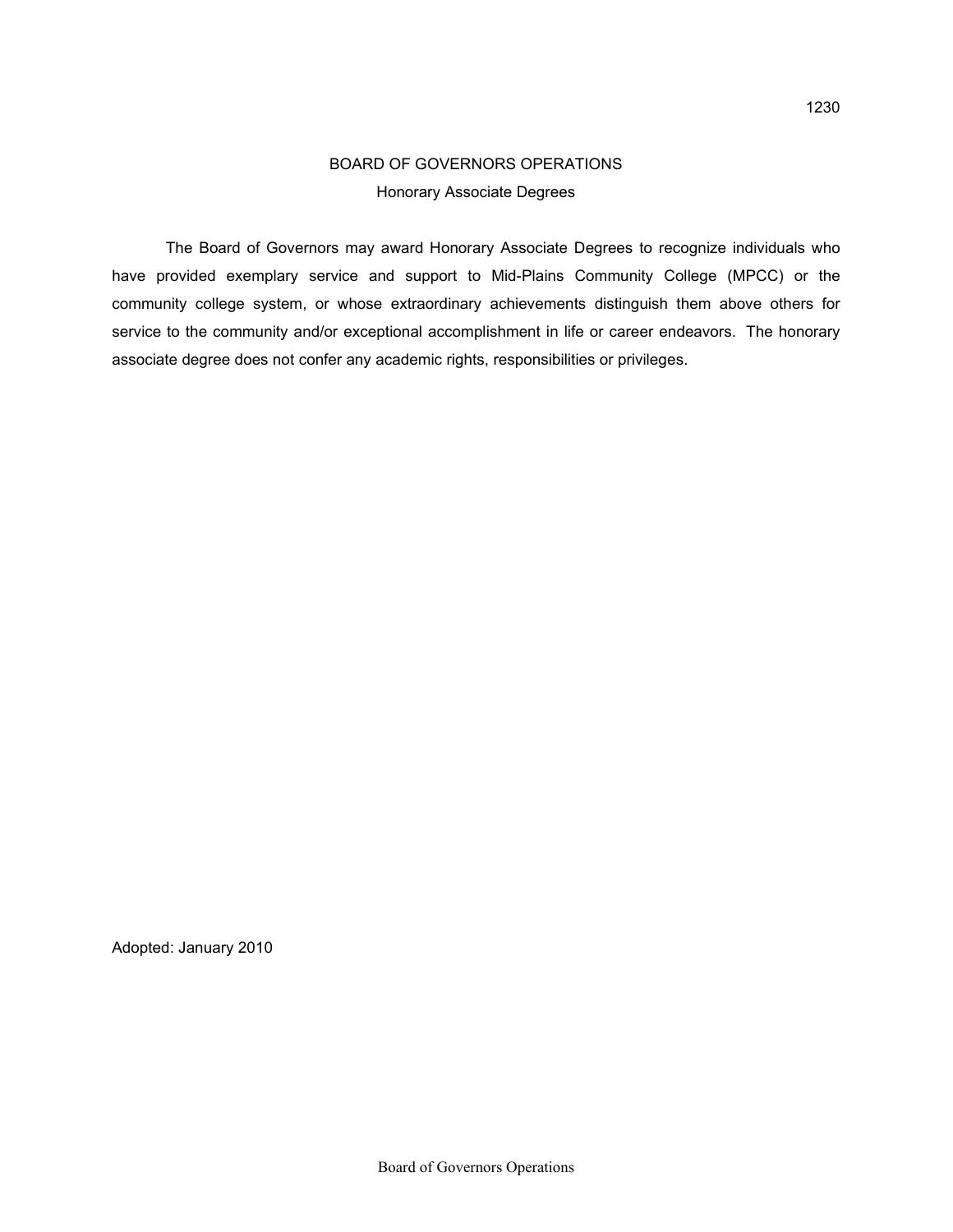## BOARD OF GOVERNORS OPERATIONS Organization, Officers

The legal name of the Board is the Mid-Plains Community College Board of Governors, herein after referred to as the Board. The Board shall consist of eleven elected or appointed members according to Nebraska law, and two non-voting ex-officio student trustees appointed by the President.

The officers of the Board shall be a Chairperson, a Vice-Chairperson, a Secretary-Treasurer, and an Assistant Secretary-Treasurer. The Board shall elect officers annually, for one-year terms, at the regular meeting in January. Subsequent to their election at the January meeting, the newly elected officers shall assume their respective duties immediately. If the past Chair or Vice Chair are no longer members of the Board at the time of the elections, the Board's legal counsel will handle the election of the new Chair.

The duties of the officers of the board shall be as follows:

- 1. The CHAIRPERSON shall preside at all Board meetings, appoint persons to Board approved ad-hoc committees, call special and emergency meetings of the Board, sign diplomas, degrees and other certificates of graduation on behalf of the Board, be the official signatory of the Board when required for signing contracts or other official documents, initiate the annual evaluation of the President, and perform any other duties formally assigned by the Board or as required by the laws of the State of Nebraska.
- 2. The VICE-CHAIRPERSON shall, in the absence or disability of the Chairperson, perform all duties of that office. In the event of a vacancy in the office of the Chairperson, the Vice-Chairperson shall succeed to that office.
- 3. The SECRETARY-TREASURER shall review MPCC's digest of claims for payment prior to each monthly Board meeting, sign the official minutes of the Board meetings, and sign official documents of the College as required.
- 4. The ASSISTANT SECRETARY-TREASURER shall perform the duties of the Secretary-Treasurer in the absence of that person.

Adopted: August 2002

Amended: April 2010, May 2012, August 2017 Legal Reference: Nebraska Revised Statutes 85-1506, 85-1507 (See Appendix)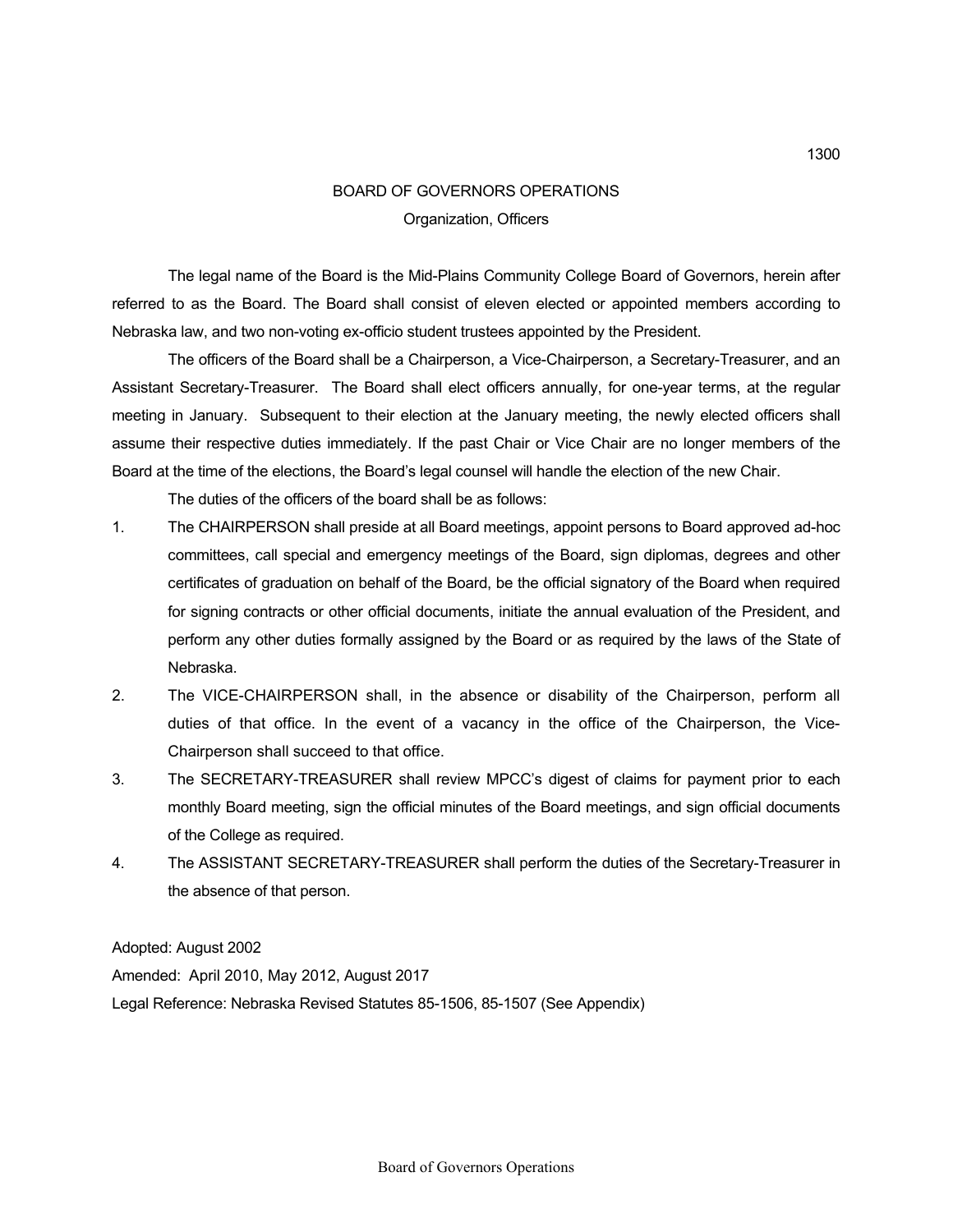### BOARD OF GOVERNORS OPERATIONS **Committees**

There are three Board of Governor's Committees. The Executive Committee reviews College operations and is comprised of the officers of the Board of Governors. The Audit Committee reviews the audit process and findings of the external auditor. The Policy Committee reviews the Board of Governors' policies in accordance with Board Policy 1100, and makes recommendations for new policies or changes in policies as needed. The Audit and Policy committees are appointed by the Board Chair and are comprised of the Board chair and four Board members.

Special ad hoc committees may be created to study specific issues referred to them and make recommendations to the Board of Governors. Such ad hoc committees shall be created through Board of Governors action and its members appointed by the Board of Governors chair. The ad hoc committee shall cease to exist when its work is completed or when discharged by the Board. Ad hoc committees may be composed of Board of Governors members, College personnel, and/or members of the general public.

Committees of the Board of Governors shall not hold hearings, make policy, or take action on behalf of the Board of Governors. The Board of Governors shall comply with the requirements of the Nebraska Public Meetings Law including providing notice of any ad hoc committee meeting as required by law.

Adopted: August 2002 Amended: July 2004; December 2004; February 2006; April 2007; May 2012, August 2017 Legal Reference: Nebraska Revised Statutes 85-1511, 84-140 (See Appendix)

1310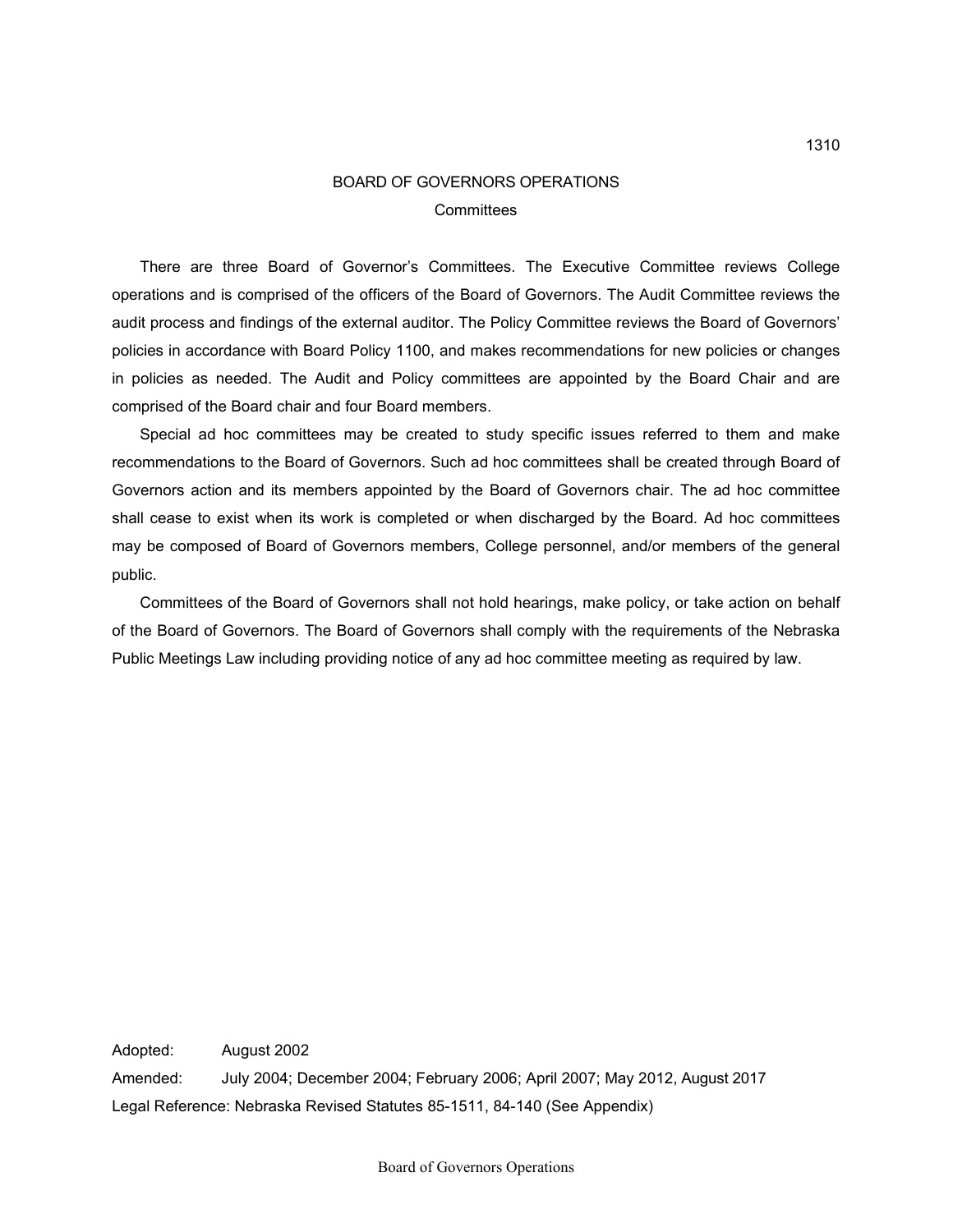### BOARD OF GOVERNORS OPERATIONS Board Meetings

All regular or special meetings of the Mid-Plains Community College (MPCC) Board of Governors shall be held in compliance with the provisions of the laws of the State of Nebraska. All such meetings shall be publicized in advance and open to the public except that the Board of Governors may hold executive sessions and emergency meetings in accordance with the provisions of state law.

Through December of 2020, the MPCC Board of Governors shall conduct its regular meetings on the fourth Wednesday of each month at 6:30 p.m. at North Platte Community College except for the months of April, July, and October when the meetings shall be held at McCook Community College and the month of June when the meetings shall be held at other Campus locations. Beginning in January of 2021, the Board shall conduct its regular meetings on the third Wednesday of each month at 6:30 p.m. at North Platte Community College except for the months of April, July, and October when the meetings shall be held at McCook Community College and the month of June when the meetings shall be held at other Campus locations. The schedule of meeting dates and locations may be altered with the approval of the Board of Governors.

Emergency meetings of the Board of Governors shall be used only when, due to the emergency nature of the matter, time does not permit reasonable advance public notice of the meeting. The Chairperson, upon consultation with the remaining Board of Governors officers, may call emergency meetings. The nature of the emergency shall be stated in the meeting minutes and any formal action taken in such meetings shall pertain only to the emergency. Such emergency meetings may be held by means of electronic or telecommunication equipment.

Board of Governors meeting agendas shall be developed by the President in consultation with and subject to the approval of the Board of Governors Chairperson. Requests by individual Board of Governors members to place an item(s) on a particular future agenda shall be submitted in writing to the Board of Governors Chairperson or the College President at least ten (10) days prior to the regular meeting. The item shall then be placed on the agenda for consideration by the Board of Governors.

All Board of Governors meetings shall be conducted according to procedures delineated in Robert's Rules of Order, Revised, except to the extent that the procedure in question might conflict with Nebraska Statutes or MPCC policies. In addition, the Board of Governors may establish, in compliance with state law, reasonable rules for the conduct of its meetings including procedures for public input and participation.

Any person wishing to address the Board of Governors during meetings may do so by signing the MPCC Board of Governors Meeting Sign-in Sheet located at the Public Information Table and list the date, his or her name, city, and subject upon which the person wishes to address the Board of Governors. Unless otherwise announced by the Board of Governors Chair, a person who wishes to address the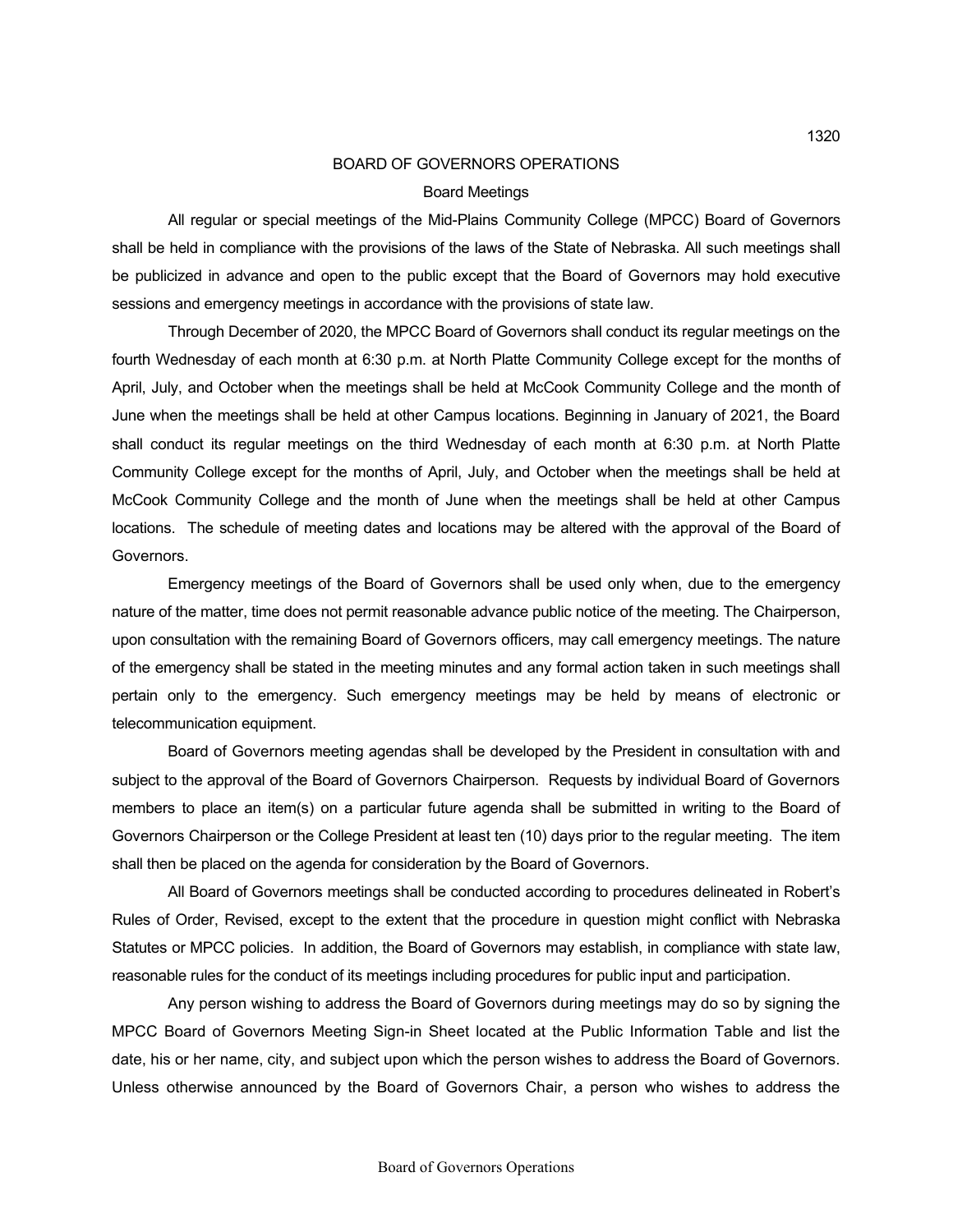Board of Governors will be called upon to do so during the Open Forum. The Board of Governors Chair may limit any person wishing to address the Board of Governors to a period not to exceed five (5) minutes, and may

limit the number of persons who will be allowed to address the Board of Governors on any one topic. The Board of Governors Chair may stop any person from further addressing the Board of Governors if, in the opinion of the Chair, such person has become unruly or offensive, or has otherwise behaved in such a manner as to forfeit any further right to speak to the Board of Governors, and if necessary the Chair may temporarily adjourn the Board of Governors meeting when the Chair deems it appropriate to do so. The Board of Governors will not respond to or take immediate action on any topic raised during the Open Forum which is not already on the Board of Governors agenda in order to comply with Nebraska Public Meetings Law.

Adopted: August 2002 Amended: April 2010; May 2012; April 2014, August 2017, December 2019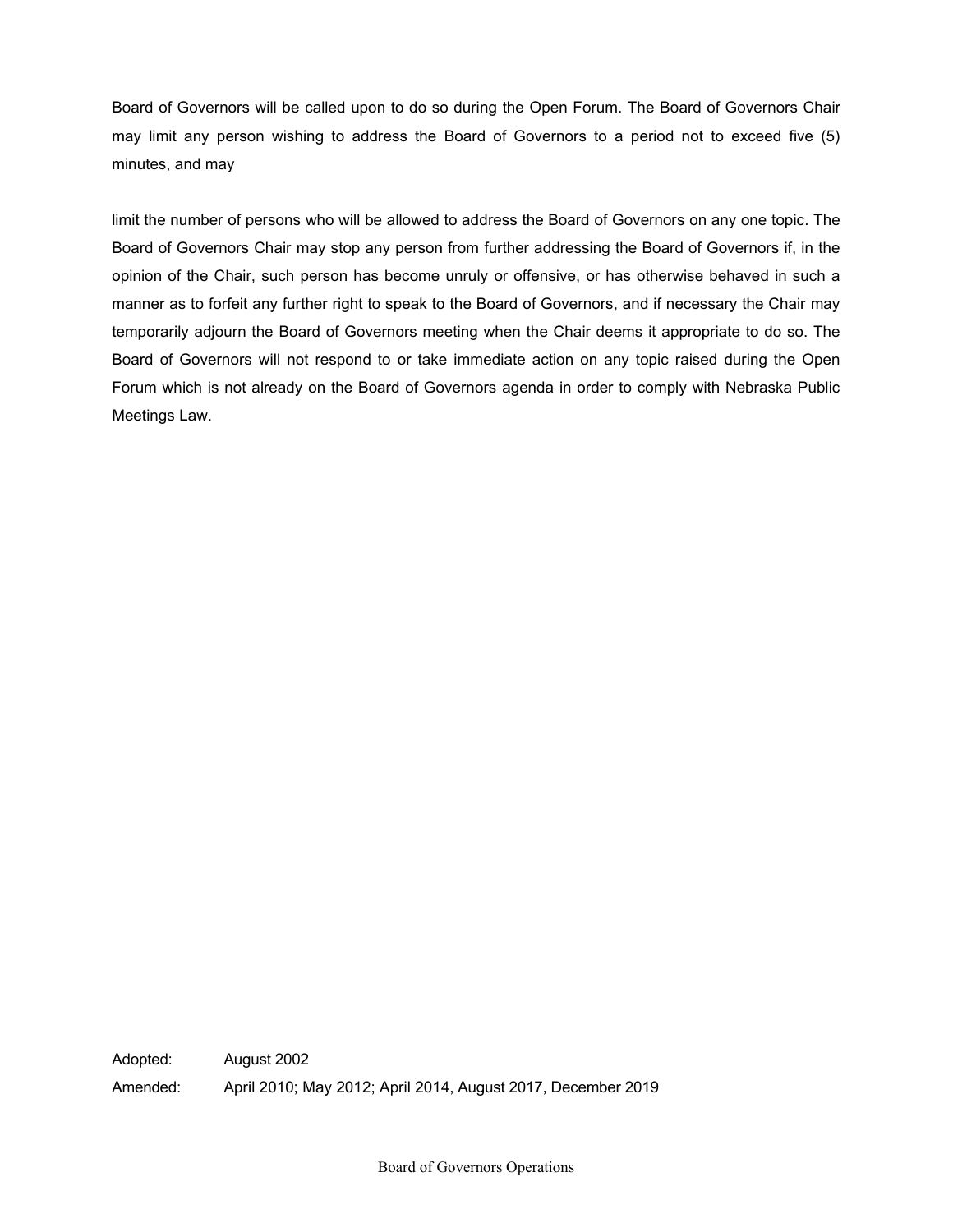Legal References: Nebraska Revised Statutes 84-1411, 84-1412; (See Appendix)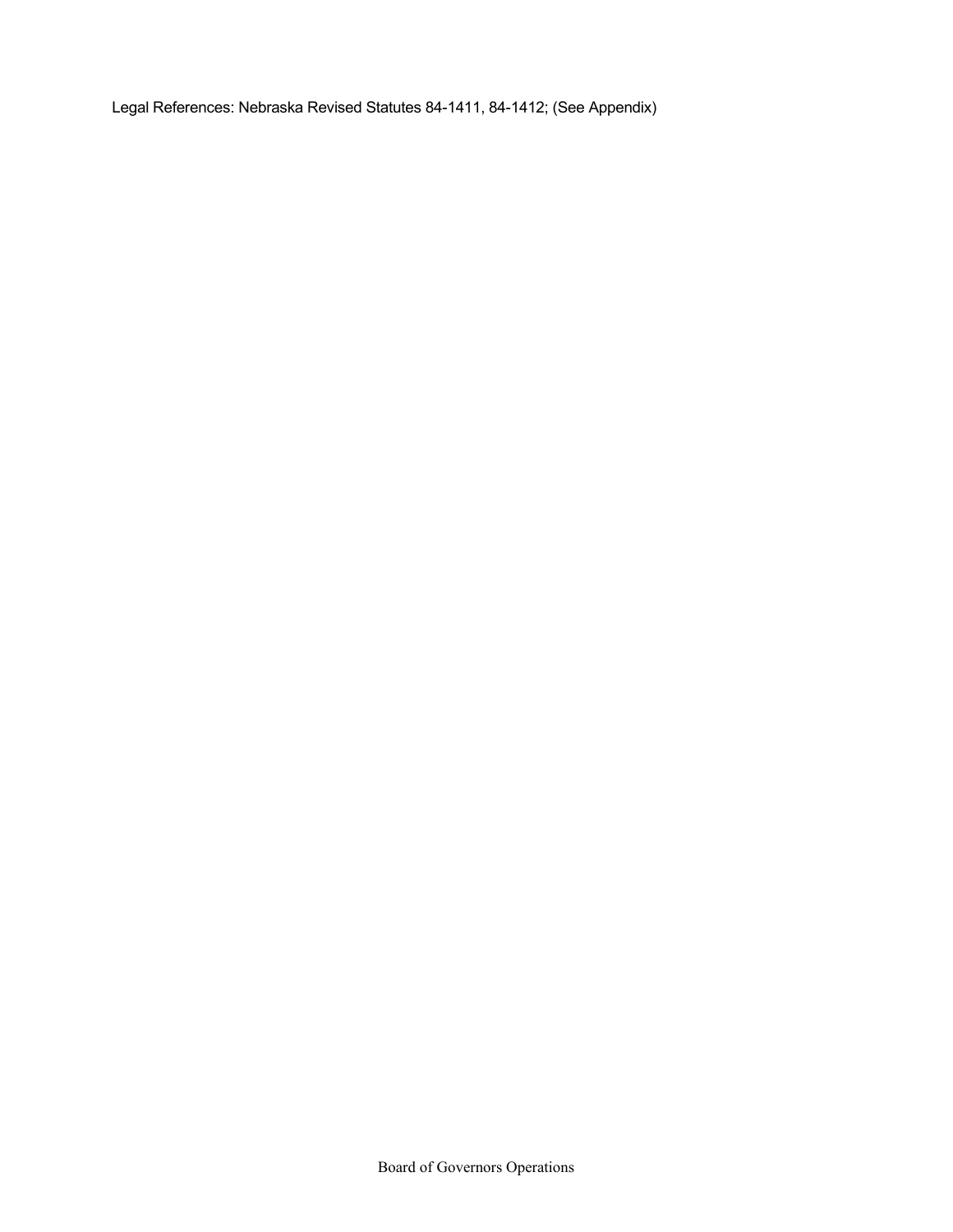#### **Vacancy**

A vacancy on the Board of Governors shall exist when any of the events set forth in Nebraska Revised Statute 32-560 or any successor statutes or as set forth in Nebraska Revised Statute 85-1514 or any successor statutes exists.

In the event a member is absent from a regularly scheduled Board of Governors meeting, and has failed to notify the President's Office that the Board of Governors member will be absent, such absence shall be unexcused. In the event a member has more than three consecutive unexcused absences, the President shall notify all members of the Board of Governors of the member's unexcused absences. Upon receipt of the notice of the unexcused absences from the President, the Chairperson of the Board of Governors, or the Vice-Chairperson in the event the absent member is the Chairman, shall within 10 days thereafter schedule and send to all Board of Governors members written notice by certified mail of a hearing to determine whether to declare a vacancy on the Board of Governors.

The hearing may be held at the same time as any regularly scheduled Board of Governors meeting, but in no event shall the hearing be held sooner than 20 days nor later than 40 days after the notice of the hearing is sent. At the hearing, the absentee member may present any evidence with regard to the absences. The Board of Governors may vote to excuse any absences or may declare a vacancy by a majority vote of the Board of Governors. The absentee member shall not be permitted a vote on the issue.

A vacancy on the Board of Governors shall become effective at the first regular meeting of the Board of Governors after the vacancy occurs or is declared. Any vacancy will be filled by the Board of Governors for the balance of the unexpired term. The Board of Governors shall notify the public of the existence of the Board of Governors vacancy. Persons interested in being appointed to the Board of Governors vacancy must submit a personal resume to the President's office by the 15th day of the month following the date of the declared vacancy. Copies of the resumes shall be forwarded to all members of the Board of Governors prior to the next regular monthly meeting. At its discretion, the Board of Governors may conduct interviews with potential appointees. By open ballot, the person receiving a majority vote of the seated membership of the Board of Governors shall be appointed to the Board of Governors vacancy. The person appointed to the vacancy shall meet the required legal qualifications for serving on the Board of Governors. Proper certification of the appointment shall be filed with the Nebraska Secretary of State's Office.

In the event a Board of Governors vacancy occurs as set forth in Nebraska Revised Statute 32-560 or 85-1514 or any successor statutes of 32-560 or 85-1514, for either a MPCC elected at-large Board of Governors member or a Board of Governors member elected by district, the Board of Governors shall follow the same procedures in order to fill the resultant vacancy.

Amended: March 2001; May 2010; March 2012

Legal Reference: Nebraska Revised Statute 32-560, 85-1514 (See Appendix)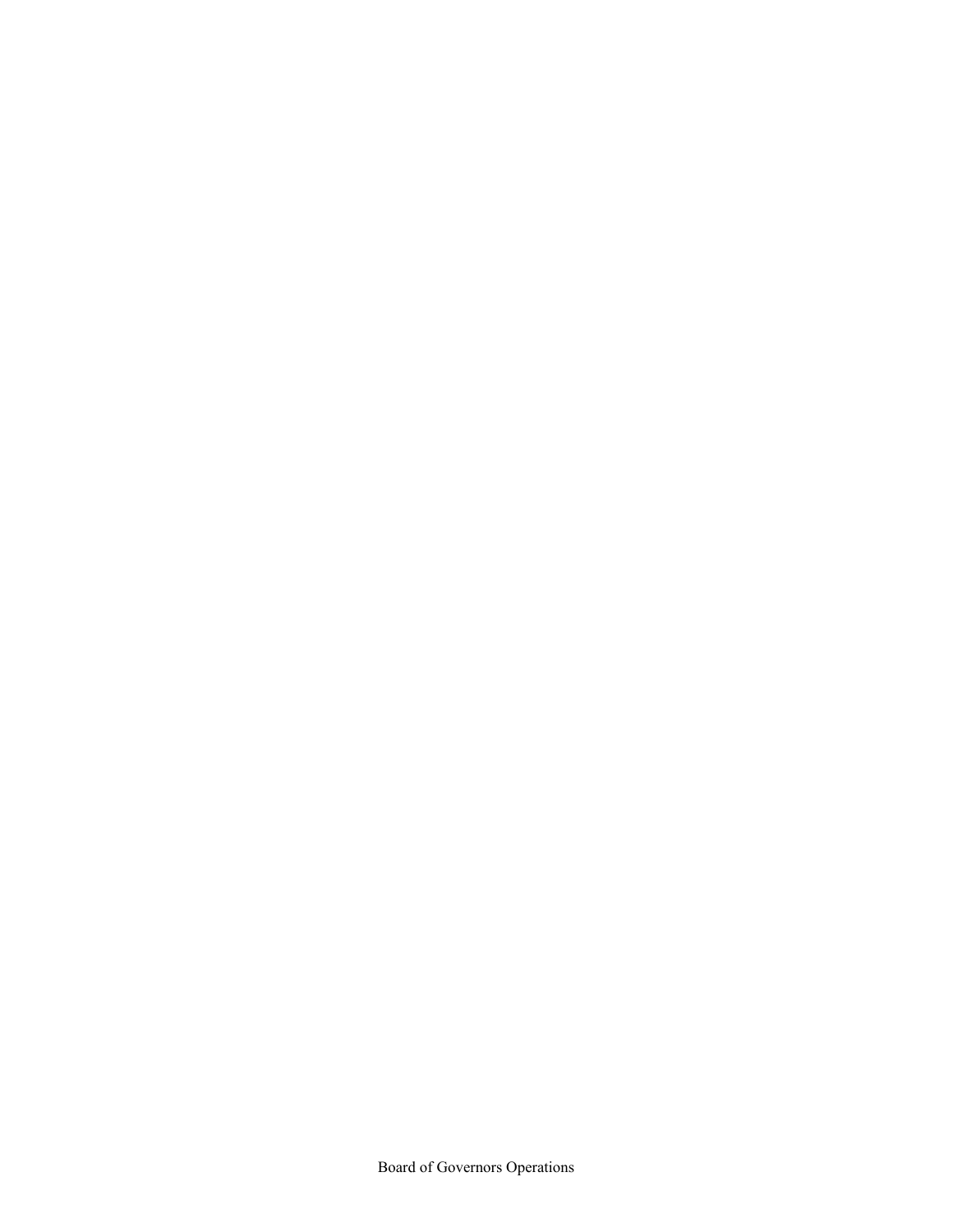# BOARD OF GOVERNORS OPERATIONS Indemnification, Board of Governors and Employees

To the extent authorized and permitted by Nebraska Law, Mid-Plains Community College (MPCC) shall indemnify present and past members and officers of the Board of Governors, the President, and other administrators, employees and agents of MPCC from claims arising while acting in their capacity on behalf of the Area.

Further, MPCC shall purchase and maintain liability insurance on behalf of past and present members and officers of the Board of Governors, the President, other administrators, and other employees and agents of MPCC.

Adopted: March 2001

Amended: March 2012

Legal Reference: Nebraska Revised Statutes; 85-1510 (See Appendix)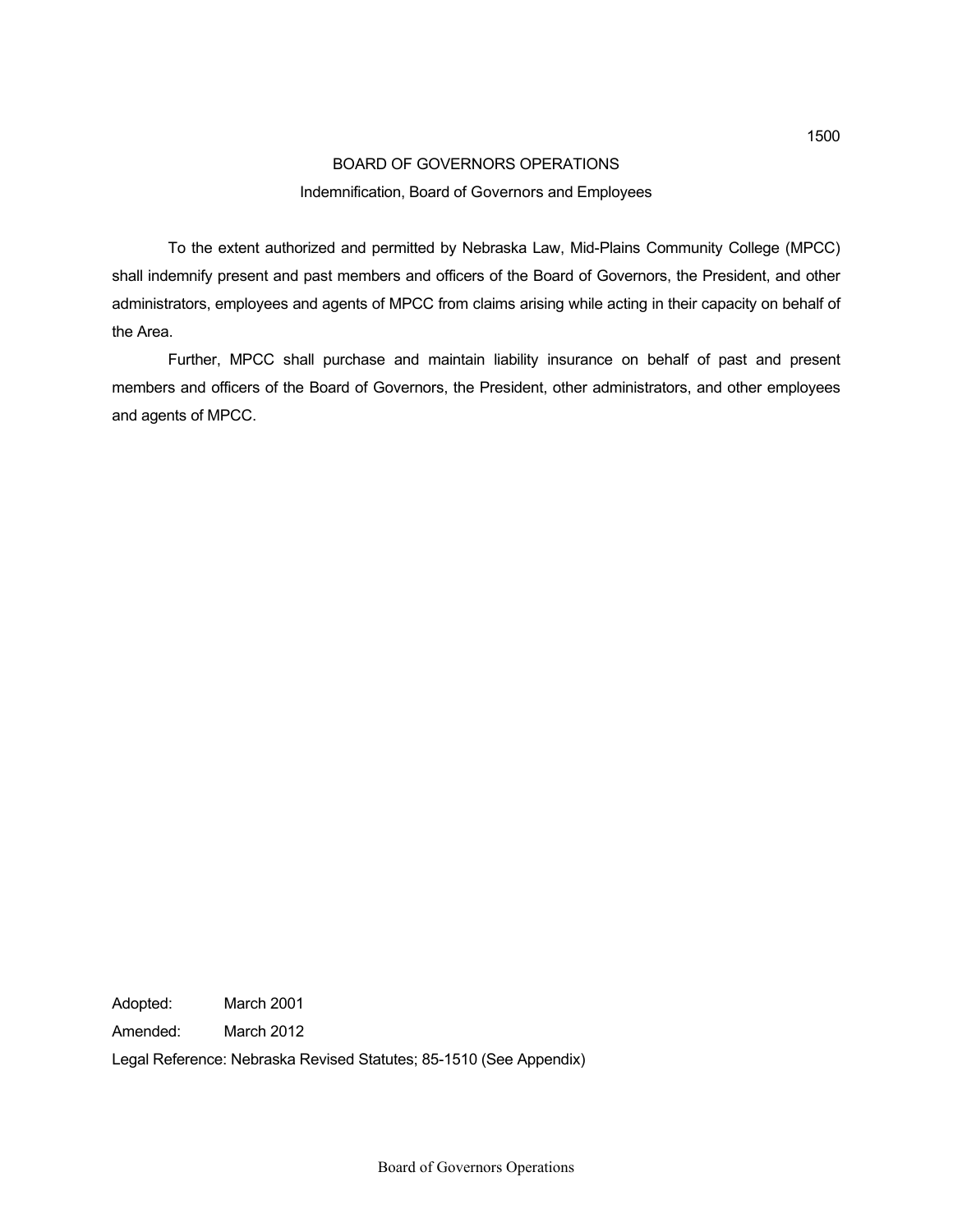#### Legal Counsel

From time to time, the Board of Governors shall designate an attorney(s) or law firm to serve in the capacity of legal counsel for Mid-Plains Community College (MPCC) and to provide the Board of Governors, upon call, with independent advice and representation in legal matters affecting or potentially affecting the Board of Governors or the College. The legal counsel shall be reasonably compensated and shall serve at the pleasure of the Board of Governors.

 The designated legal counsel shall be responsible to the Board of Governors. However, such designation shall not preclude the Board of Governors' use of other legal representation should the Board of Governors determine to do so.

 Requests for service of the legal counsel may be initiated only by the Board of Governors, the Board of Governors Chairperson, any of the official standing ad hoc committees of the Board, or by the MPCC President or designee. In order to mitigate any situation that could result in improper action by the Board of Governors which would result in the Board of Governors' and/or College's vulnerability to litigation, designated legal counsel shall attend public meetings of the Board of Governors unless it is determined by the MPCC President and Board of Governors Chair that the agenda contains no items which require the presence of legal counsel.

 The MPCC President, in coordination with MPCC legal counsel, shall keep the Board of Governors informed of the status and disposition of all legal matters emanating from the service of the legal counsel to MPCC.

Adopted: August 2002 Amended: September 2004; March 2012, August 2017 Legal Reference: Nebraska Revised Statute: 85-15ll.20 (See Appendix)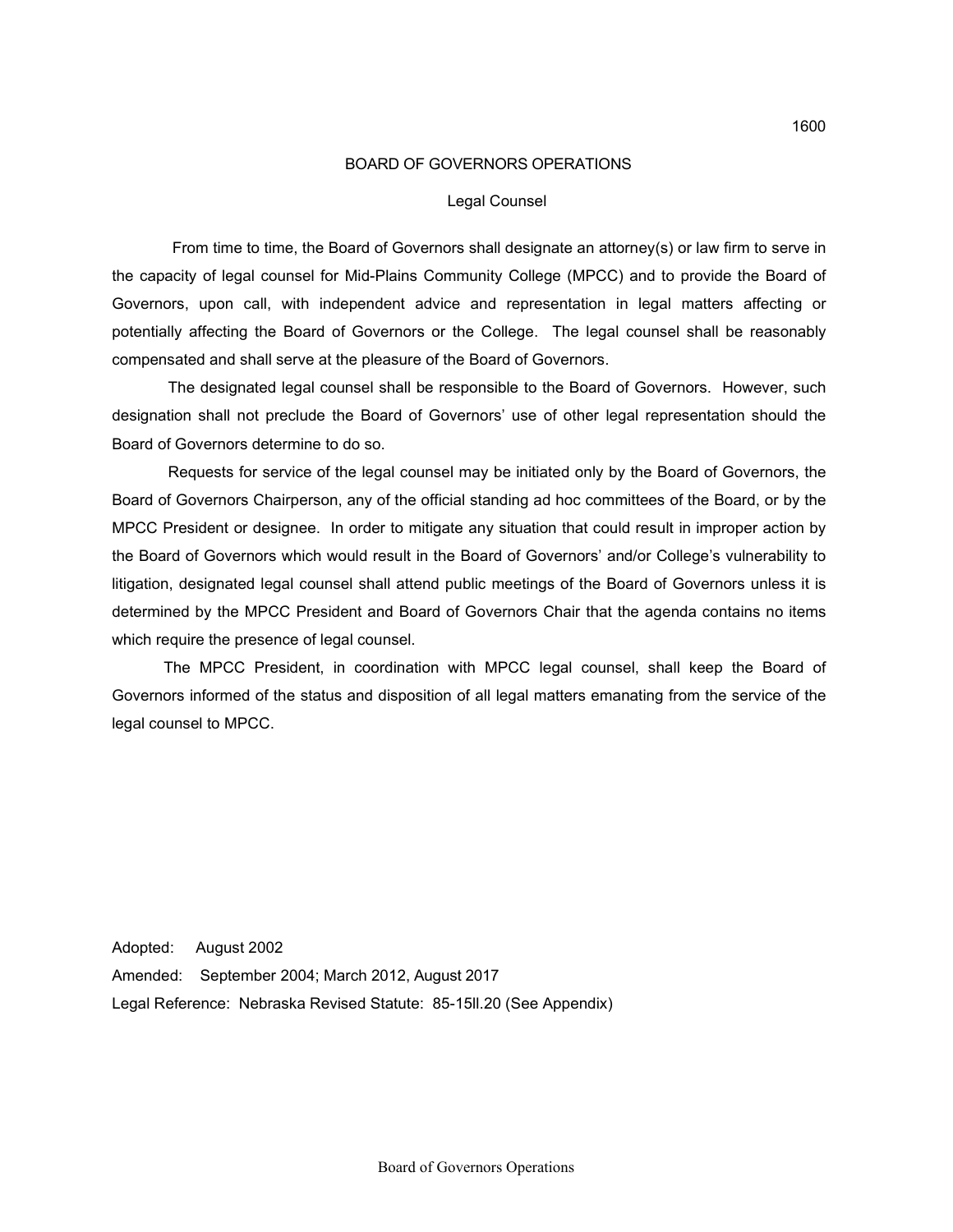#### Concerns

The Board of Governors believes that any person should have freedom to voice reasonable concerns to the Executive Administration and Professionals regarding the College's programs, practices, procedures, and personnel. Executive Administration and Professionals shall process such concerns in such a manner that a person expressing the concern is free from retaliation or the threat of retaliation. Every effort shall be made to resolve the concern at the Executive Administration and Professionals level closest to the individuals involved and in an expeditious manner. Executive Administration and Professionals shall also attempt to resolve any controversy between or among college employees, patrons or students, and Executive Administration and Professionals decisions may be reviewed by the President.

Nothing in the policy is intended to replace the grievance procedures set forth in any negotiated agreement.

The Board of Governors shall not intercede in matters involving concerns. In the event a Board of Governors member receives a concern from any person with regard to the college's programs, practices, procedures, or personnel, the Board of Governors member should refer the person to the President to address such concern and the President shall report back to the Board Chair and Board member that the situation is being addressed. In the event the concern expressed involves the President, or in the event the person expressing the concern is not satisfied with the President's response, then the Board member should consult with the Board Chair in order to address the concern. The Board Chair may notify the Board of the concern.

Adopted: August 2002 Amended: May 2010, May 2012 Legal Reference: Nebraska Revised Statutes 85-1511.20 (See Appendix)